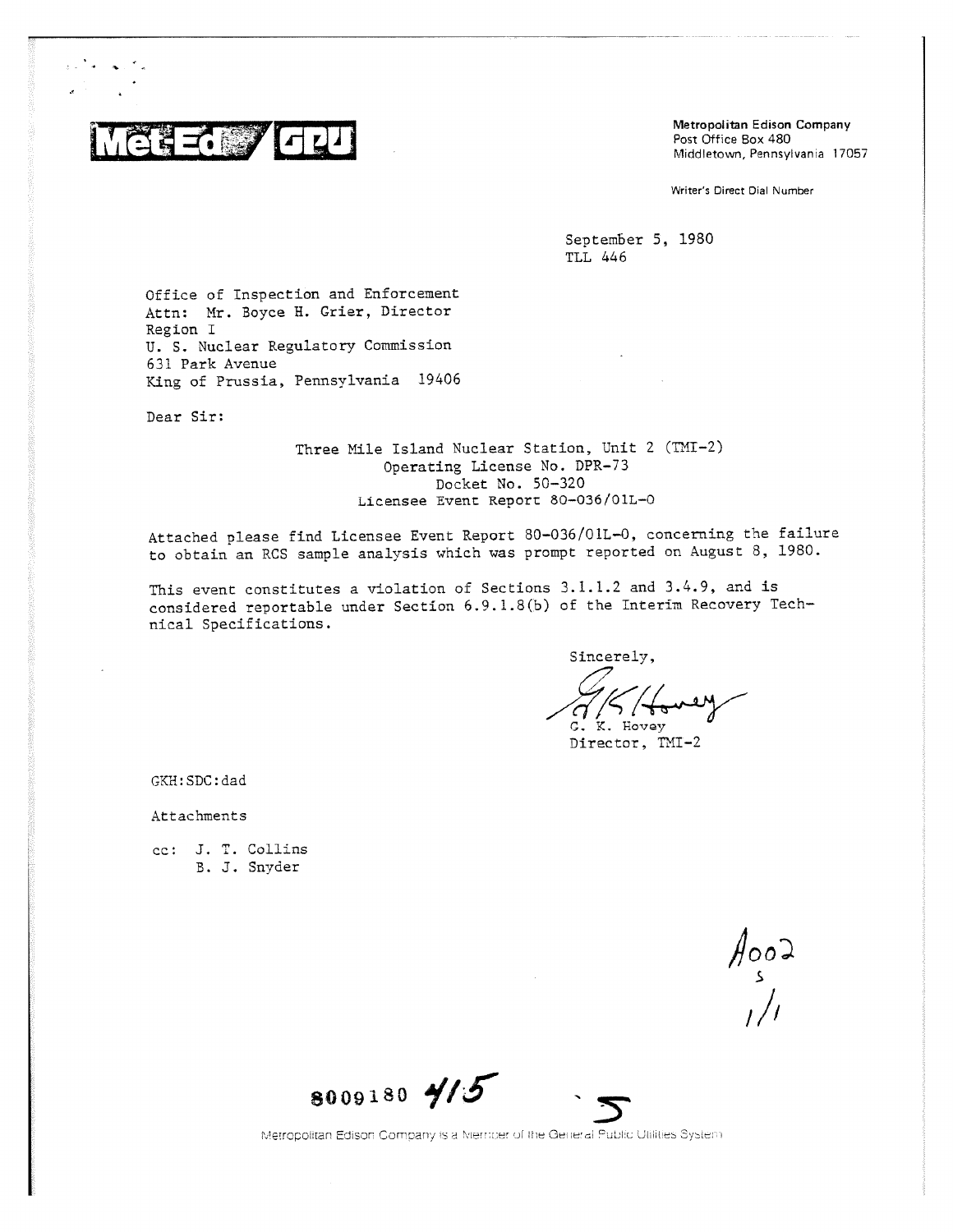| <b>NRC PURIVI 300</b>        |                                                                                                                                                                                                                                                   |
|------------------------------|---------------------------------------------------------------------------------------------------------------------------------------------------------------------------------------------------------------------------------------------------|
| (7.77)                       | Attachment l<br>LICENSEE EVENT REPORT                                                                                                                                                                                                             |
|                              | TI.L 446<br>CONTROL BLOCK:<br>(PLEASE PRINT OR TYPE ALL REQUIRED INFORMATION)<br>$\left(1\right)$                                                                                                                                                 |
|                              | 0 <sup>10</sup><br>0<br>$\overline{O}$<br>10<br>$\circ$<br>$\overline{0}$<br>(3<br>(5)                                                                                                                                                            |
| CON'T<br>0<br>-1             | REPORT<br>$0 0 0 3 2 0 0$<br>$0 8 0 8 10$<br>$\frac{1}{74}(8)$ 0<br>(9,<br>$\begin{array}{c c c c c} 0 & 5 \end{array}$<br>$\circ$<br>SOURCE                                                                                                      |
| $\overline{2}$<br>$\circ$    | EVENT DESCRIPTION AND PROBABLE CONSEQUENCES (10)<br>On August 6, 1980, the Babcock & Wilcox Research Department (B&WRD) informed Met-Ed                                                                                                           |
| $\overline{3}$<br>0          | that they could not perform the analysis on our August 4th RCS coolant sample. On Aug-                                                                                                                                                            |
| $\Omega$<br>$\overline{4}$   | ust 8, 1980 this lack of performing the RCS coolant dissolved boron and hydrogen ana-                                                                                                                                                             |
| -5<br>$\circ$                | to be<br>lyses was determined reported as a violation of Tech Specs 3.1.1.2 and was considered                                                                                                                                                    |
| 6<br>0                       | reportable under Section 6.9.1.8(b). The event had no effect on the health and safety                                                                                                                                                             |
|                              | of the public.                                                                                                                                                                                                                                    |
| 8.<br>S                      | BO.<br>$\overline{9}$                                                                                                                                                                                                                             |
| 9                            | <b>SYSTEM</b><br>CAUSE<br>CAUSE<br>COMP.<br>VALVE<br>CODE<br><b>COMPONENT CODE</b><br>SUBCODE<br><b>SUBCODE</b><br>SUBCODE<br>CODE<br>X<br>(16)<br>(12)<br>(15<br>11<br>13<br>$Z \mid$<br>19<br>12<br>13<br>18                                    |
|                              | REVISION<br>OCCURRENCE<br><b>SEQUENTIAL</b><br>REPORT<br><b>EVENT YEAR</b><br>REPORT NO.<br>CODE<br>TYPE<br>NO.<br>LER RO<br>REPORT<br>17<br>6.<br>O.<br>NUMBER                                                                                   |
|                              | 27<br>28<br>26<br>29<br>NPRD-4<br>PRIME COMP.<br>COMPONENT<br>ACTION FUTURE<br>EFFECT<br>SHUTDOWN<br>ATTACHMENT<br>SUBMITTED<br>(22)<br>TAKEN ACTION<br>ON PLANT<br>HOURS<br><b>METHOD</b><br>FORM SUB.<br><b>SUPPLIER</b><br><b>MANUFACTURER</b> |
|                              | Y<br>21<br>z<br>$\circ$<br>(23)<br>Z<br>(24<br>25<br>$\circ$<br>∩<br>O<br>26<br>CAUSE DESCRIPTION AND CORRECTIVE ACTIONS (27)                                                                                                                     |
| $\circ$                      | The B&WRD has been performing our RCS dissolved boron and hydrogen concentration ana-                                                                                                                                                             |
|                              | lyses for some time but contamination of their facility prohibited their performance                                                                                                                                                              |
| $1 \mid 2 \mid$              | of this set of analyses. At the time of Notification, analyses at an alternate lab was                                                                                                                                                            |
| $\mathbf{3}$<br>$\mathbf{1}$ | sought but determined impossible in the required time. Met-Ed is in the process of                                                                                                                                                                |
| 4                            | establishing on-site capabilities for performing the routine RCS coolant analyses<br>80<br>89                                                                                                                                                     |
| 5.                           | METHOD OF<br>DISCOVERY<br>FACILITY<br>GTATUS<br>(30)<br>DISCOVERY DESCRIPTION (32)<br>OTHER STATUS<br>% POWER<br>Χ<br>O<br>O<br>D (31) Notification by B & W Research Dept.<br>28<br>Recovery Mode<br>29                                          |
| з<br>6                       | 44<br>45<br>10.<br>13<br>46<br>80<br>CONTENT<br><b>ACTIVITY</b><br>AMOUNT OF ACTIVITY (35)<br>(36)<br>RELEASED OF RELEASE<br>LOCATION OF RELEASE<br>N/A<br>N/A<br>Z<br>33<br>34                                                                   |
| 8                            | 10<br>45<br>-9<br>80<br>44<br>11<br>PERSONNEL EXPOSURES<br>DESCRIPTION (39)<br>NUMBER<br>TYPE                                                                                                                                                     |
| 8                            | N/A<br>(38)<br>$\theta$<br>9<br>13<br>80<br>11<br>$12 \,$                                                                                                                                                                                         |
| 91                           | PERSONNEL INJURIES<br>DESCRIPTION <sup>(41)</sup><br>NUMBER<br>$\Omega$<br>0<br>N/A<br>(40)<br>89<br>12<br>80<br>11                                                                                                                               |
| g.                           | LOSS OF OR DAMAGE TO FACILITY.<br>(43)<br>TYPE.<br>DESCRIPTION<br>N/A<br>Z<br>42                                                                                                                                                                  |
|                              | ۰Q<br>10<br>εc<br>8009180 \$26<br>PUBLICITY<br>NRC USE ONLY<br>DESCRIPTION <sup>(45)</sup><br>چ<br>ISSUED<br>N/A<br>(1, 3)<br>N<br>1444                                                                                                           |
|                              | 10<br>68<br>69<br>$80 - 7$<br>ું<br>948-8461<br>Steven D. Chaplin<br>(717)<br>NAME OF PREPARER<br>PHONE:                                                                                                                                          |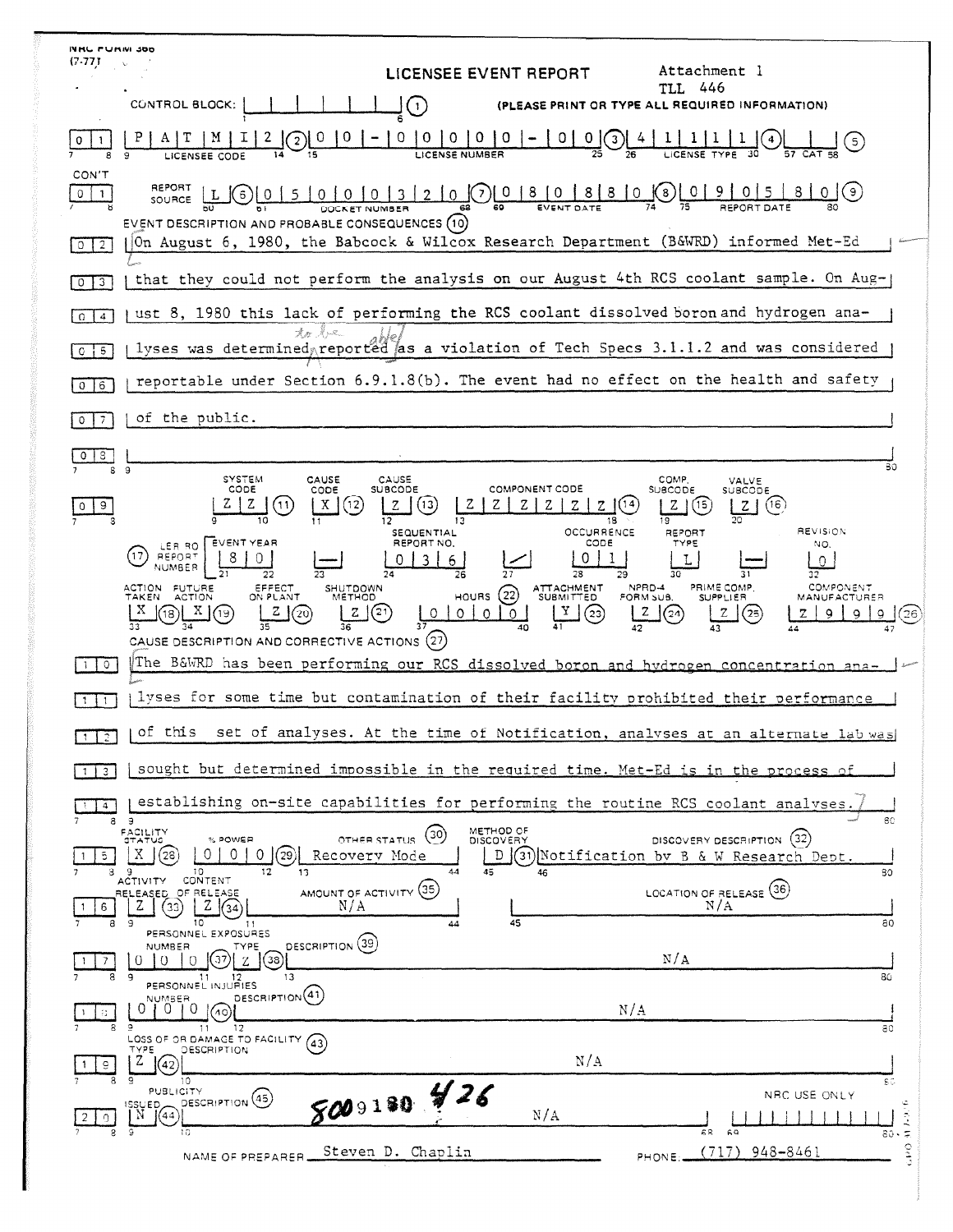Attachment 2 TLL 446

## LICENSEE EVENT REPORT NARRATIVE REPORT

## $TM-2$

## LER 80-036/01L-0 EVENT DATE - August 8, 1980

## I. EXPLANATION OF OCCURRENCE

On August 4, 1980, the weekly Reactor Coolant System (RCS) sample was drawn and sent to Babcock and Wilcox Research Department (B&WRD) in Lynchburg, VA. The B & W facility has been performing our weekly RCS dissolved boron and hydrogen concentration analyses since the Unit 2 facility is not equipped to perform these analyses.

On August 6, 1980, B&WRD informed Met-Ed that their facility had become contaminated to the point that they were unable to perform the analyses on our RCS sample. The possibility of having these analyses performed by another laboratory was investigated and found not to be possible within the time required. On August 8, 1980, with the sample results delinquent, the event became prompt reportable under Technical Specification 6.9.1.8(b).

#### II. CAUSE OF THE OCCURRENCE

This event was caused by B & W's Laboratory being too contaminated to safely perform our weekly RCS sample analysis.

# III. CIRCUMSTANCES SURROUNDING THE OCCURRENCE

At the time of the occurrence, the Unit 2 facility was in a long-term cold shutdown state. The reactor decay heat was being removed via natural circulation to the "A" steam generator which is operating in a 'steaming' mode. Throughout the event, there was no Loss of Natural Circulation heat removal in the RCS System.

Although the exact RCS dissolved hydrogen and boron concentrations could not be determined by analysis during the week of 8/4/80, that does not indicate that the given concentrations were either totally unknown or unacceptable.

The only makeup to the reactor coolant is from the Standby Pressure Control System (SPC). The SPC System is maintained within the limits of 3000 to 4500 ppm boron and less than 15 cc/kg total dissolved gas was verified by on-site analysis. Since the RCS status was known for the previous week and any additions by the SPC System were within the limits, it was known that the RCS chemistry could not have been out of its limits of 3000-4500 ppm for boron. With respect to the dissolved Hydrogen, operating experience has shown that the concentration could approach, to its limit, the minimum concentration only after major evolutions. No such evolutions occured, therefore, no deviations from the norm were expected.

B&WRD resumed the weekly analysis with the August 11, 1980, sample. The results showed boron concentration of 4100 ppm and hydrogen at 12cc/kg.